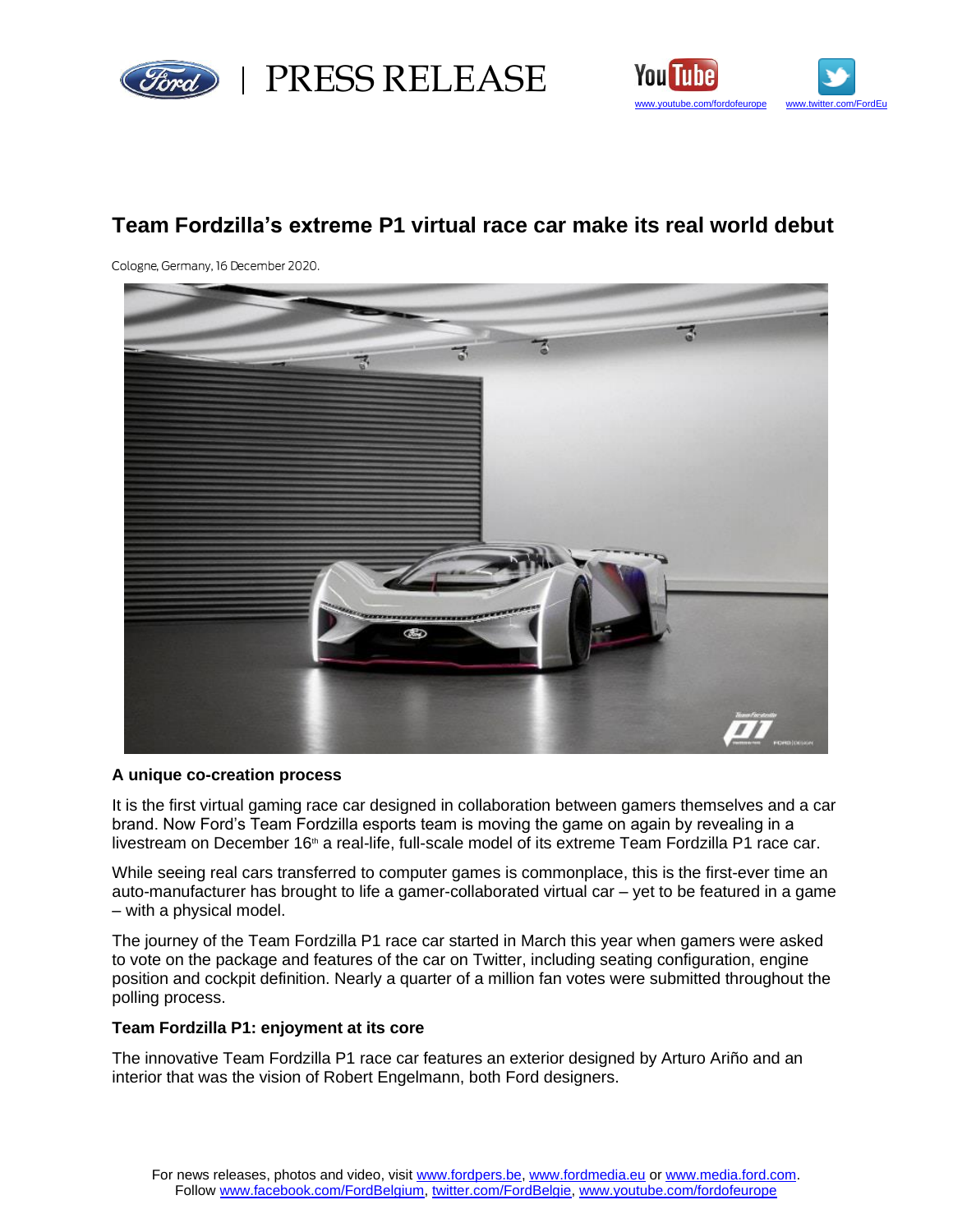The race car is built around the monocoque structure partially covered by a large, hyper-transparent jet fighter-style canopy, protecting the driver and co-driver. The transparent canopy not only blurs the boundaries between the exterior and the interior, but it also emphasises the race car's unique F1-like driving position.

The exterior of this race car is the combination of a sleek GT-like front end with beautifully sculped front fenders and extremely sculpted bodyside panels, with their highly memorable twist and floating buttresses visually connecting the cockpit with the rear wheels. The rear end is completely exposed and celebrates the aerodynamics and racing circuits rawness.

In the cockpit, you'll find LED notification units, keeping the driver and co-driver up-to-date on the track status in their peripheral view. In addition, an integrated screen on the steering wheel enables live data exchange with the team at the pit wall. The whole interior is designed to help the race car driver to minimize any sort of distraction during the race and heighten the enjoyment of racing.

# **From CAD to reality in seven weeks**

Team Fordzilla P1 is Ford's first ever car built digitally without any face-to-face interaction throughout the process. Due to the current pandemic, it was designed by a team who had never met, working remotely, spread across five different countries and built in just seven weeks – that's less than half of the time it would normally take. The finished build is a full-size, inside-outside model with extreme proportions and truly unmistakable character.

Co-created by gamers for gamers, the hypercar features a few special touches that speak to the sim-racing community. On the floor in front of the co-pilot's seat there is an AFK (Away From Keyboard) message, a playful reminder that occupants of that seat are away from keyboard. A #levelup graphic acknowledges that gamers and racing drivers aim to better themselves each time they play or race, while a #liftoff graphic is a nod to the lifting off of this race car from a virtual world and transitioning it to the real one. On the front of the car by the lower spoiler there's the most important message; a GLHF (Good luck have fun) reminder to every gamer and racing driver to truly have fun and enjoy the ride.

# **Dimensions**

The dimensions of the Team Fordzilla P1 race car are as follows:

- Length: 4731 mm
- Width: 2000 mm
- Height: 895 mm
- Wheels: Front tyres 315 x 30 x r21. Rear tyres 355 x 25 x r21

#### **Quotes**

"What a stunning vehicle. I love every bit of the car. What was critical to me when we reviewed various designs earlier this year was that it needed to be unmistakably a Ford. And the Team Fordzilla P1 definitely fits that criteria: it looks both gorgeous and purposeful. And it's innovative in many ways, not least how it was born, as a co-creation between a highly passionate and knowledgeable gaming community and our super talented design team."

# *Stuart Rowley, President, Ford of Europe*

"Enjoyment is at the very core of all human centred design. Is it amazing to look at, to sit in and to drive? Well, in the case of the Team Fordzilla P1, the answer to all these questions is a resounding YES!"

#### *Amko Leenarts, Design director, Ford of Europe*

2